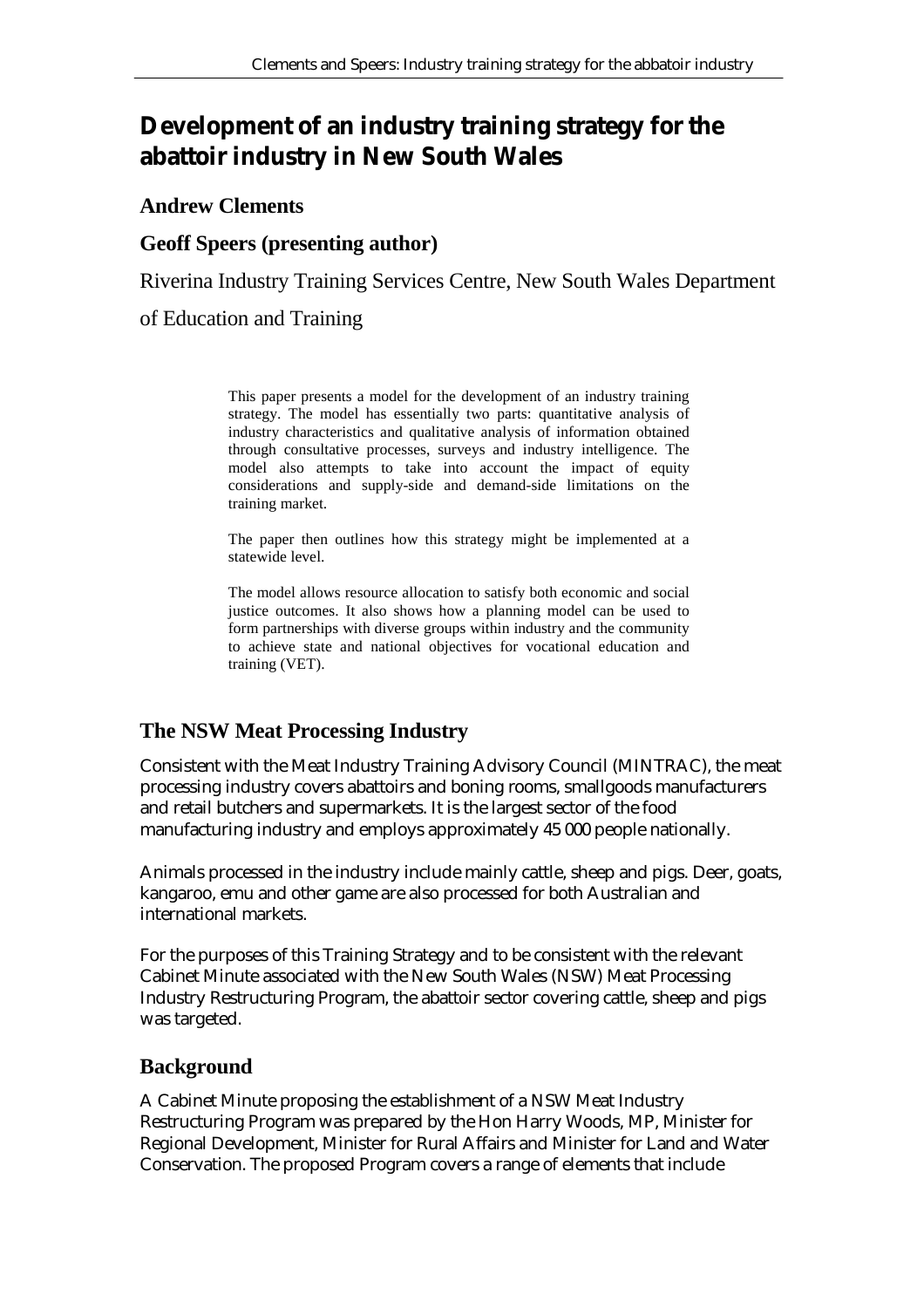accreditation of employee competencies, occupational healthy and safety (OH & S) education, training and research and development.

On 20 November 2000, The Hon Bob Carr MP, Premier of NSW, announced a \$12 million NSW Meat Processing Industry Restructuring Program to operate over a three-year period.

The NSW Meat Industry Restructuring Program is a NSW Government initiative which aims to assist meat processing companies, their employees and local/regional economies to manage the significant impact of the expected continued rationalisation of NSW abattoirs.

The NSW Department of Education and Training has expertise in assisting industries to restructure through the provision of training and related services. This expertise includes management of training under the Forest Industry Structural Adjustment Package (FISAP) and the provision of training and related services to the NSW coal mining industry under the NEXT STEP Program.

The Department has also separately identified training initiatives for the meat processing industry generally (hereafter referred to as the Training Strategy) that would be complementary to the NSW Meat Processing Industry Restructuring Program.

A research phase was seen as fundamental to establishing the scope of the Training Strategy and the key principles underpinning the strategy as well as identifying key stakeholders in the meat processing industry.

## **Rationale**

The aim of the Training Strategy is to effectively target the needs of the industry and workers and ensure outcomes both in terms of industry productivity and established pathways for workers both within the industry as well as for opportunities in other sectors.

The industry is facing a number of challenges including the introduction of technology, safety standards, restructuring and the development and implementation of an effective training culture. The Training Strategy will effectively target existing training resources for the industry and upskill employees in a range of essential requirements including OH & S, supervision, quality assurance, meat safety, language and literacy, management, workplace assessment and training and information technology.

#### **References and sources**

A variety of principal information sources were used including those from the Australian Bureau of Statistics, Agriculture Fisheries Forestry Australia, Australian Meat and Livestock Corporation and the NSW Meat Industry Authority.

Consultation occurred with human resource personnel in abattoirs, workers and exworkers in the industry and peak employer, employee and training bodies. These consultations used both survey and interview methods.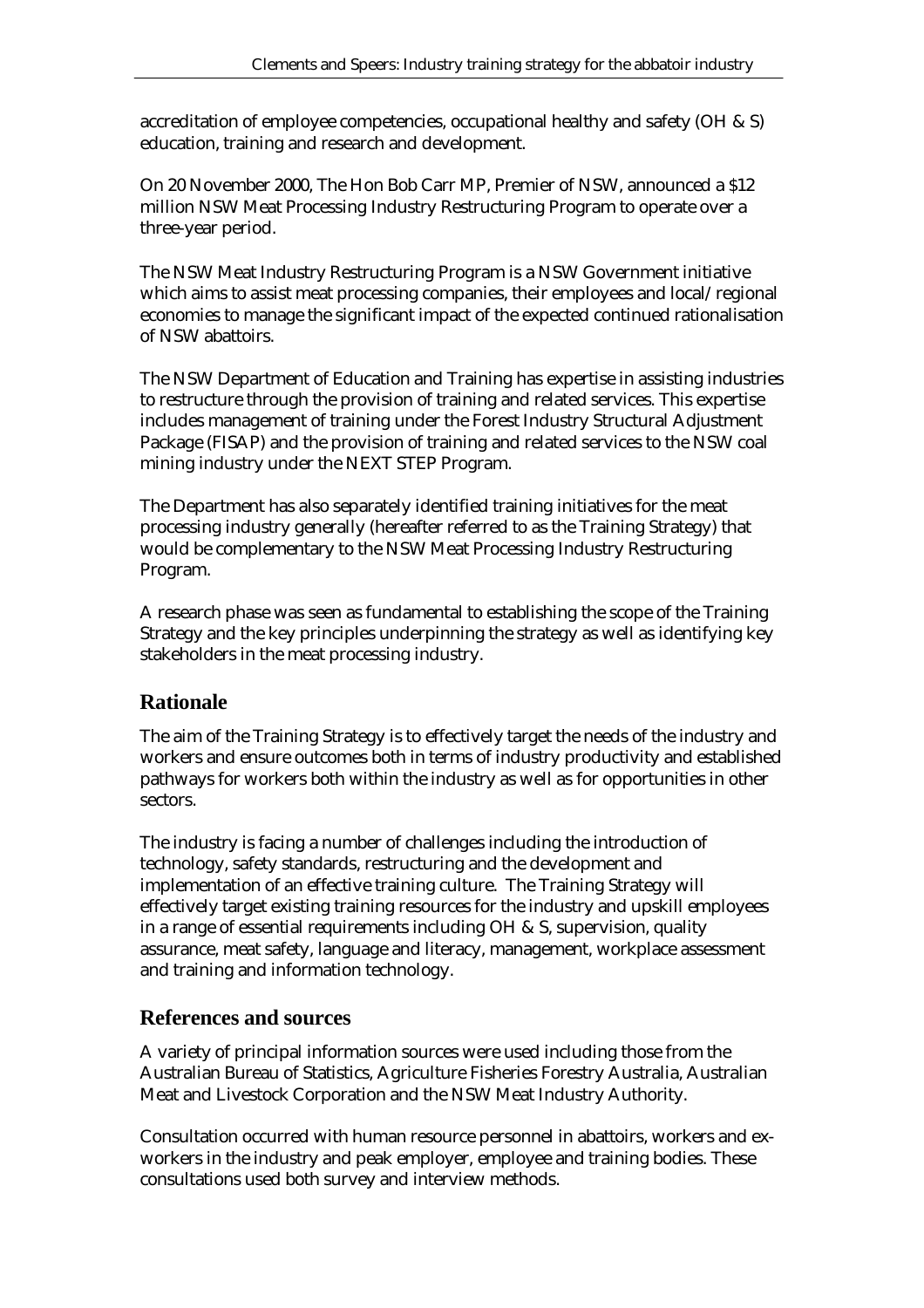The diagram at the end of this paper shows how the model draws together planning information and translates this into training activity. It summarises the information inputs and shows their interrelationships and use in developing the training strategy.

The model presented above satisfies both the requirements of methodological robustness and integrity, and local ownership and responsiveness. Feedback at both the macro and micro level has been generally positive.

#### **Factors determining training needs**

The need for VET is essentially determined by a complex interaction of factors associated with the VET market. The VET market consists predominantly of various individuals, organisations and providers of VET programs and services who require learning outcomes associated with VET.

While the identification of factors determining training needs differ between regions, both existing evidence and experience suggest that a variety of these factors can be generally identified as determinants of training needs. An improved understanding of these factors at a regional level will serve to maximise the balance of both the delivery of equitable and cost-effective VET.

These determinants can be related to particular segments in the VET market and may be interactive but not necessarily exclusive or limited to:

| <b>VET</b> market segment | <b>Possible determinants of training need</b>                                                                                                                                                                                                                                                                                                  |
|---------------------------|------------------------------------------------------------------------------------------------------------------------------------------------------------------------------------------------------------------------------------------------------------------------------------------------------------------------------------------------|
| <i>Individuals</i>        | Personal development/career aspirations<br>Unemployment/social status<br><b>Financial status</b><br>Geographic isolation<br>Changing culture and social fashion<br>Government policy                                                                                                                                                           |
| <b>Organisations</b>      | Regional development initiatives<br><b>Employment initiatives</b><br>OH&S requirements<br><b>Business profitability</b><br>Economic/export competitiveness<br><b>Business succession planning</b><br>Technological change<br><b>Industrial relations</b><br>Workplace/organisational change<br>Incentives and sponsorship<br>Government policy |
| <b>Providers</b>          | Demographic and socioeconomic characteristics<br>Available resources (capital, curricula, human)                                                                                                                                                                                                                                               |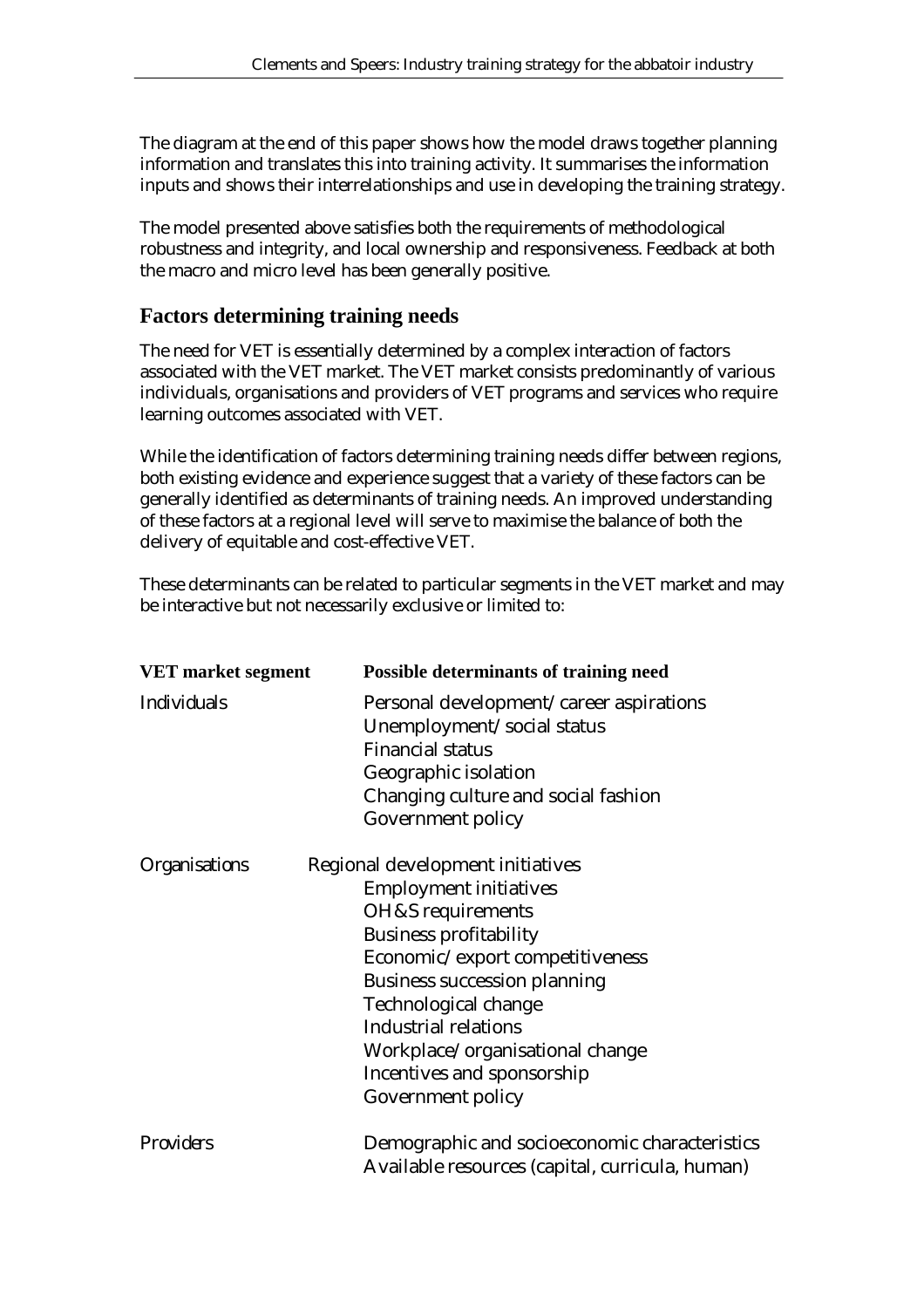Timing of service delivery Duplication of activity/services Demand/unmet demand Cross-sectoral arrangements Special needs groups/target groups

#### **Implementation of strategy**

The critical stages of training strategy implementation are outlined below:

- Form Meat Processing Training Strategy Steering Group;
- Establish links and coordination processes with NSW Premier's Department in association with the NSW Meat Processing Industry Restructuring Program, especially in relation to case management processes;
- Agree and prioritise the identified training needs and available resources in conjunction with the identified Departmental assistance;
- Investigate the actions arising from matched Departmental services and industry training needs;
- Investigate any implications from the implementation of the *Queensland Meat Processing Industry Training Needs Analysis Report*;
- Develop guidelines and procedures for strategy and service implementation;
- Develop communication strategy and produce information materials;
- Hold information sessions/training for personnel involved in implementation and operation of strategy;
- Circulate information materials to relevant contacts and targeted meat workers;
- Conduct and administer assistance services; and
- Evaluate training strategy and services provided and administered.

#### **Results of the research**

A variety of training needs and requirements for the NSW meat processing industry have been identified through the research process. These needs can be summarised as:

• Increased provision and awareness of existing training pathways to the industry (eg prevocational training and apprenticeship and traineeship training);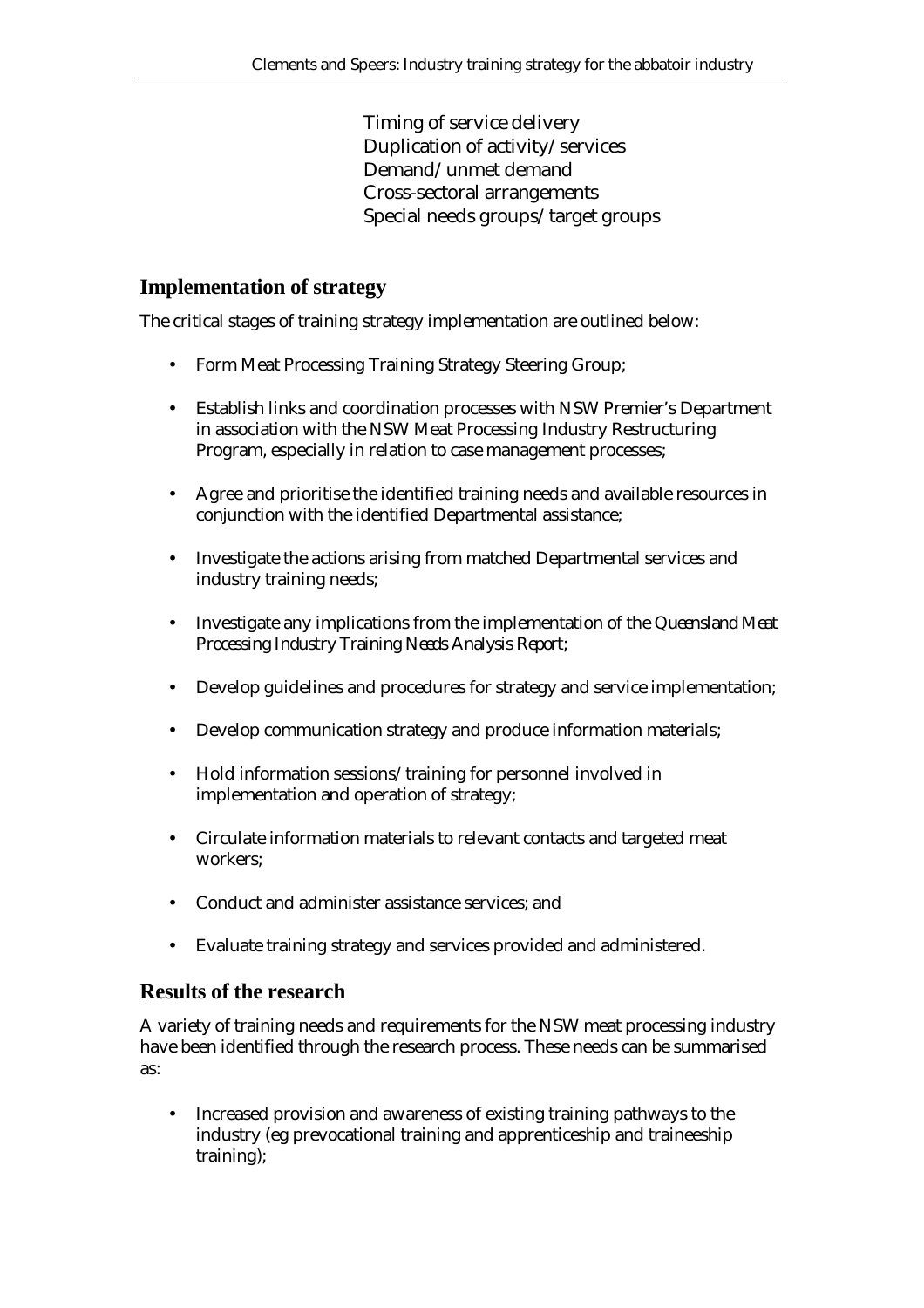- The development and encouragement of new training pathways and career paths within the industry, particularly for younger persons (eg options associated with VET in Schools where appropriate);
- The development and promotion of new qualifications and resource material associated with new training pathways for the industry, including professional development for Registered Training Organisations (RTOs) and New Apprenticeship Centres (NACs);
- Greater involvement of industry with issues associated with the regulation of providers and the delivery of training and assessment by RTOs;
- Consideration of opportunities associated with training infrastructure both within schools and in existing processing establishments/abattoirs;
- Case management associated with conducting skills audits for workers in abattoirs and other sectors of the meat processing industry.

Other case management is associated with structural adjustment assistance for targeted industry employees, who:

- have little or no experience in seeking work;
- have little or no externally recognised skills;
- may need their recognised skills updated;
- will need to acquire new skills for future employment, and
- will need assistance to participate in training.

This assistance will facilitate a number of pathways for individual target group employees through case management (which may not be mutually exclusive). These are:

- Pathways involving retraining options and skills recognition, in association with continuing and/or new employment opportunities within the meat processing industry;
- Pathways to self-employment or contract labour (including contract opportunities within the meat processing industry);
- Pathways to retirement from work; and
- Pathways to employment opportunities within other industries.

In this context of identified needs there are a number of specific services that the NSW Department of Education and Training (DET) will provide through programs largely administered by eleven Industry Training Services Centres (ITSCs) located throughout NSW. These services would be complementary to the NSW Meat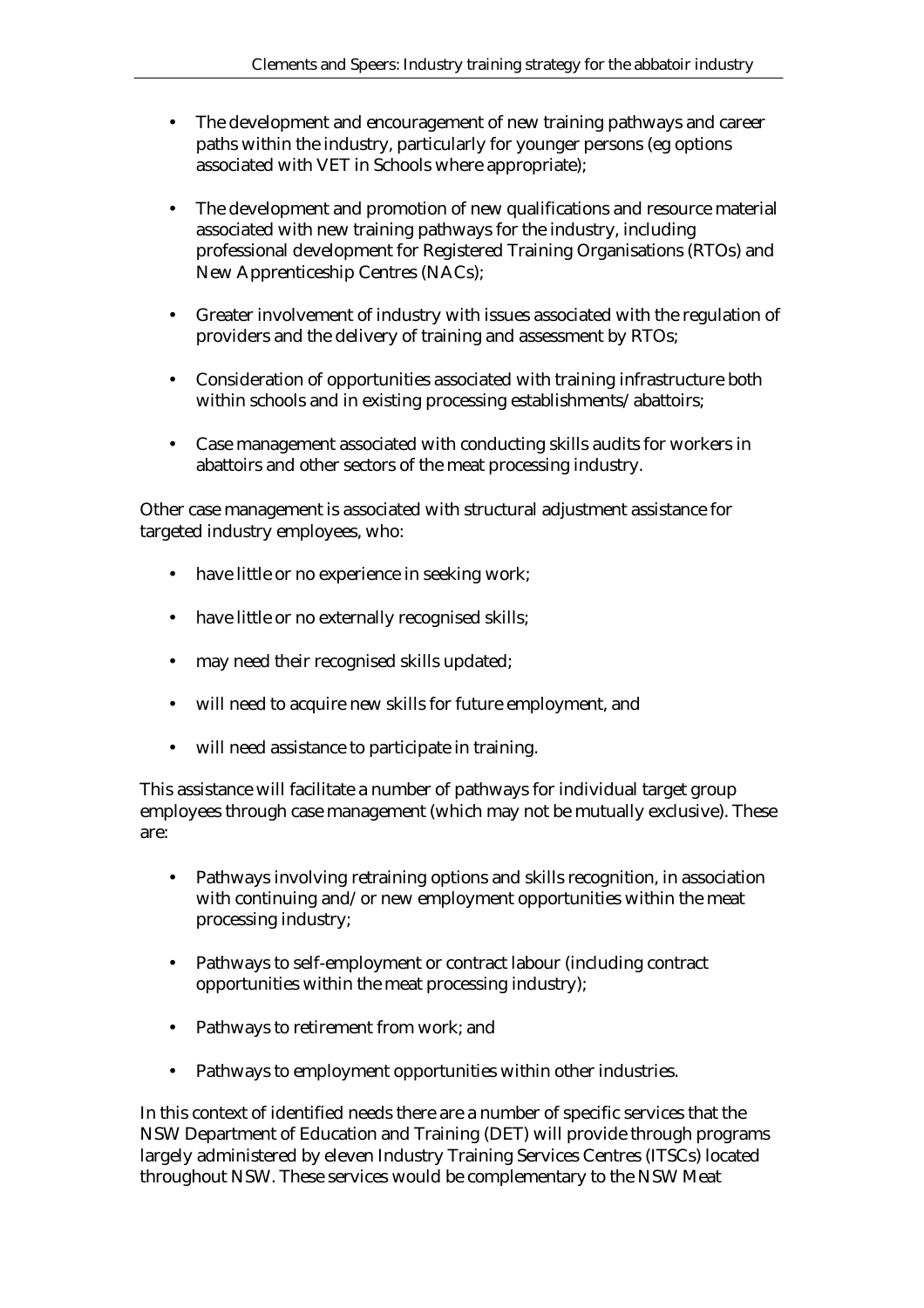Processing Industry Restructuring Program endorsed by the Cabinet Office and Treasury.

## **Conclusion**

It is evident that the NSW Meat Processing Industry has and is likely to experience structural change. Rationalisation within the industry will most likely lead to a net reduction in the number of abattoirs and employees required.

The potential reduction of employees within the industry and their propensity to relocate for reemployment is difficult to quantify.

The NSW DET has identified a number of services that can be applied to provide assistance to the industry. A large proportion of this assistance can also be coordinated with other State Government initiatives, in particular the NSW Meat Processing Industry Restructuring Program.

Whilst some of the services provided by the Department are aimed at improving and positioning the industry to be more productive, a large proportion will be focused in terms of individual employee case management.

The coordination of all services, including those available through the NSW Meat Processing Industry Restructuring Program, possibly by case managers, will be critical in the provision of the full suite of available services to industry.

## **Contact details**

*Geoff Speers*  Senior Program Field Officer Riverina Industry Training Services Centre NSW Department of Education and Training 87 Forsyth Street Wagga Wagga NSW 2650 Ph: +61 2 6921 1933 Fax: + 61 2 6921 8701 Email: geoff.speers@det.nsw.edu.au